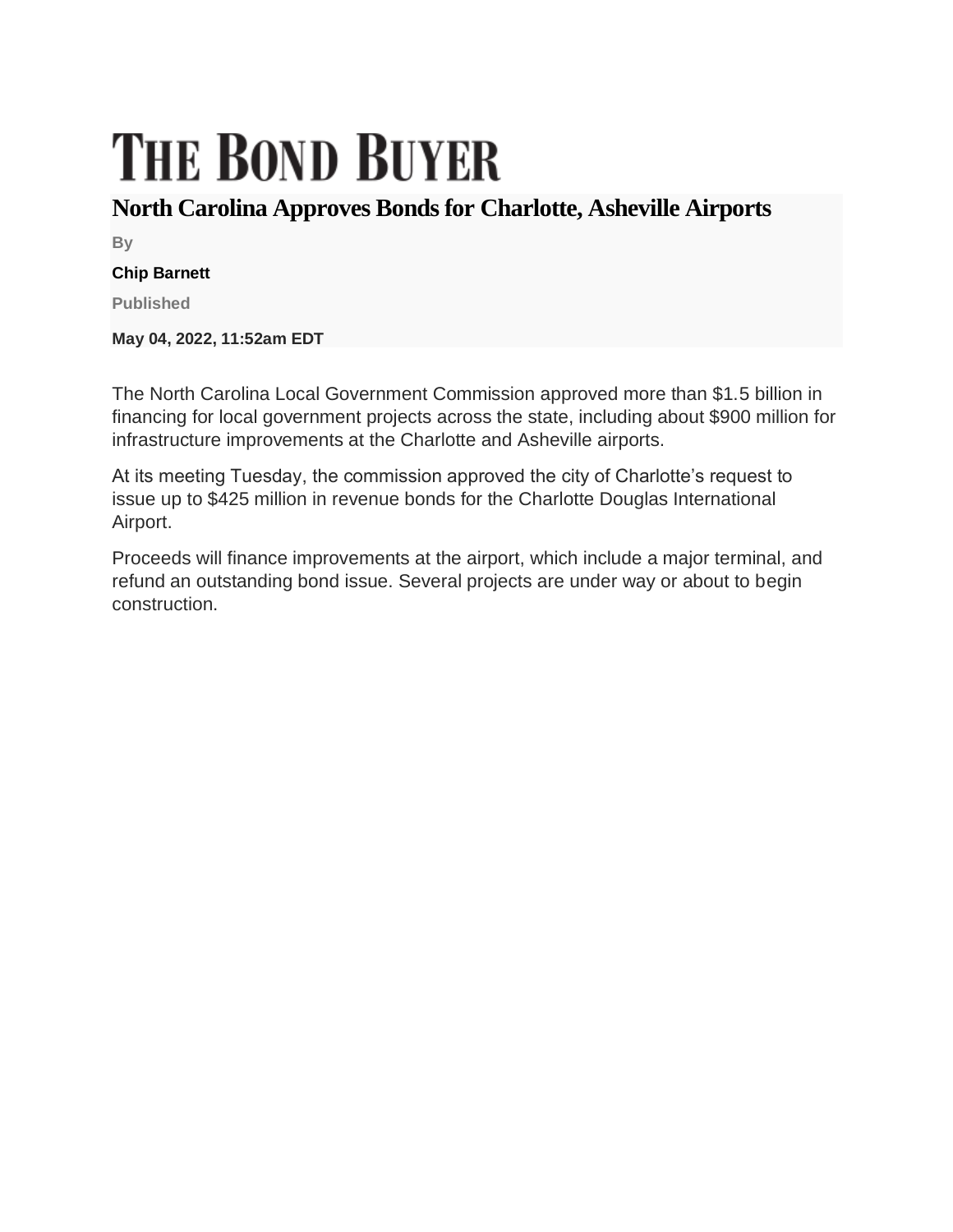

Charlotte will be able to sell up to \$425 million of bonds for Charlotte Douglas International Airport. **Bloomberg News**

The airport plans to price \$353.8 million of new money tax-exempt bonds May 11, of which a \$72.1 million series would be subject to the alternative minimum tax.

BofA Securities is senior manager, according to an online investor presentation; JPMorgan, PNC Capital Markets and Ramirez & Co. are co-managers.

DEC Associates and Frasca & Associates are financial advisors; Parker Poe is bond counsel.

Moody's Investors Service affirmed its Aa3 rating ahead of the deal and Fitch Ratings affirmed its AA-minus airport rating.

The city was also granted approval to sell \$300 million of bond anticipation notes for capital improvement projects and to refinance an existing BAN.

The Local Government Commission is chaired by state Treasurer Dale Folwell and is staffed by the treasurer's department.

The commission also approved the Greater Asheville Regional Airport Authority's request to issue up to \$185 million in revenue bonds. Proceeds will finance the expansion and modernization of the terminal, ticket lobby, Transportation Security Administration screening, baggage claim and concessions area.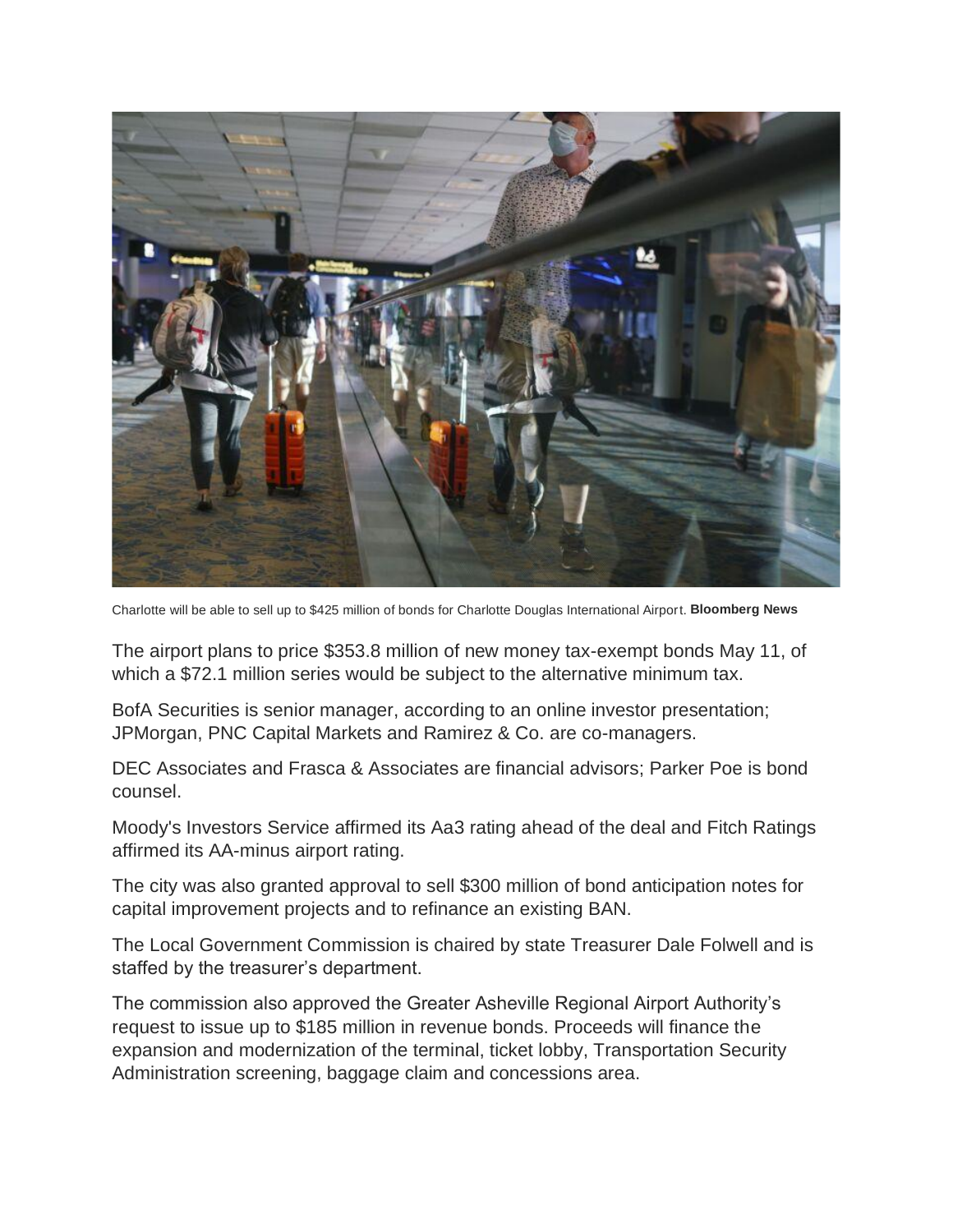The authority also plans to make improvements to the existing terminal building and supporting infrastructure, build a centralized energy plant, and a new air traffic control tower. The bonds are expected to be offered for sale on May 19.

Raymond James & Associates will be lead underwriter, according to Local Government Commission documents.

Additionally, the commission approved almost \$274 million in bond sales by Cabarrus County for other infrastructure projects.

The county has been approved to issue \$160 million of limited obligation bonds to build a courthouse, elementary school, emergency medical services headquarters, a library and senior center and various school, county and recreation facility projects. Additionally, the county plans to sell \$113.7 million of limited obligation refunding bonds to retire a current draw note issued for previous projects.

The county's Water and Sewer Authority also got approval to sell \$85 million of revenue bonds for the third phase of its expansion of the Rocky River Regional Wastewater Treatment Facility.

The commission also approved several other financing requests.

Carrboro in Orange County received approval for a \$12.6 million installment contract financing to build a three-story 51,884-square-foot building and 171-slot parking deck to house the Orange County Southern Branch Library, the town Recreation, Parks and Cultural Resources Program, and Orange County Skilled Development Center. WCOM Radio would occupy a small portion of the building.

\$21.1 million in financing sought by Rockingham County to build a Workforce Development Center at Rockingham Community College was approved. The installment contract would be paid over time instead of in a lump sum.

Lexington in Davidson County received approval of an installment contract for up to \$14 million to build a one-stop administrative building in the former Windstream building to consolidate all current customer service functions and utility payments now housed at multiple locations.

At its previous meeting on April 26, the commission took steps to help counties and municipalities struggling to fix failing water and sewer infrastructure.

It voted to commit the towns of Eureka in Wayne County, Kingstown in Cleveland County, Robersonville in Martin County and Spring Lake in Cumberland County, and the Cliffside Sanitary District in Rutherford County, to completing statutory requirements for units designated as distressed under Viable Utility Reserve legislation. Previously, the commission adopted a similar resolution for Pikeville in Wayne County.

All of these entities are under the commission's [financial control.](https://www.bondbuyer.com/news/north-carolina-law-grants-power-to-dissolve-troubled-municipalities)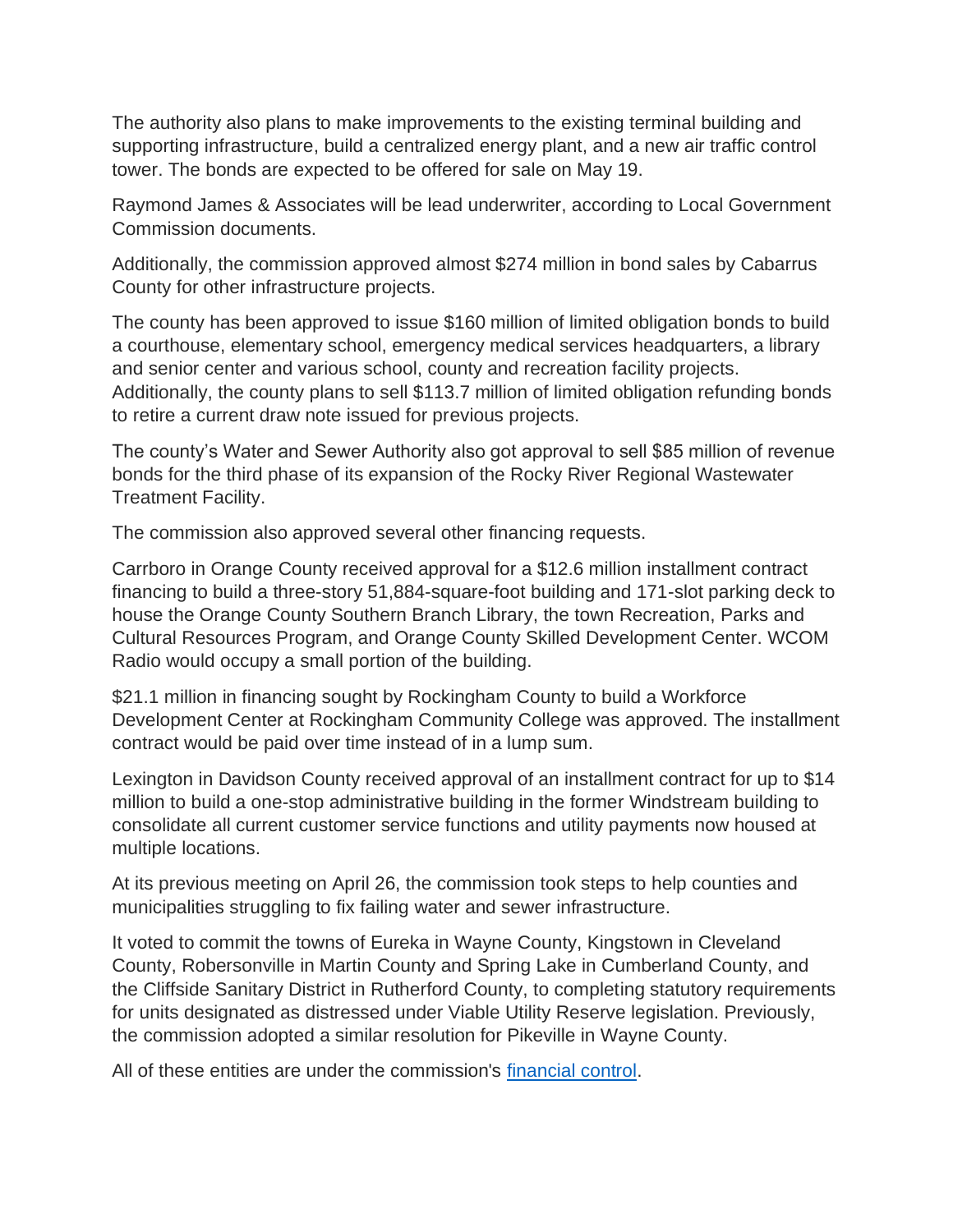"North [Carolina](https://www.bondbuyer.com/podcast/north-carolina-on-the-rise) is home to some of the finest universities, research centers, vibrant multimodal transportation networks, and modern and growing metropolitan areas," Folwell said. "World-renown business and industry increasingly seek to expand or relocate here."

However, he said not all areas are sharing today in this prosperity.

"It also is a state where some geographic regions face the stress of depopulation, loss of businesses and declining tax bases that make it difficult for local governments to upgrade or replace deteriorating infrastructure and still provide other basic services," he said. "Failing water and sewer systems pose financial, environmental and public health risks to a community."

Under the resolutions, the municipalities agreed to conduct an asset assessment and rate study and participate in a training and educational program. They also are required to develop short- and long-term action plans for infrastructure repair, maintenance and management; continuing education of the governing board and system operating staff; and long-term financial management. As distressed units, they may apply for Viable Utility Reserve funding to help pay for construction needs identified in their short- and long-term action plans.

The Local Government Commission also passed resolutions to designate an additional seven counties, 15 towns and one sanitary district as distressed local government units under VUR legislation.

The action falls under a law that went into effect in 2020. The legislation created a Viable Utility Reserve fund to improve and sustain water and wastewater systems, and required the LGC and State Water Infrastructure Authority to develop criteria to identify distressed units.

"People have a right to clean, accessible and affordable water and sewer services. We are doing our best to assist these local governments, and this latest action by the LGC to identify local governments with distressed water and wastewater systems under the VUR legislation is one more example of that. But the list is long and getting longer," Folwell said.

On Thursday, the state will be selling \$300 million of Series 2022A limited obligation Build NC bonds.

Wells Fargo Securities will price the tax-exempt deal, which is rated Aa1 by Moody's Investors Service and AA-plus by S&P Global Ratings and Fitch Ratings. All three rating agencies have a stable outlook on the credit.

BofA Securities, Barclays Capital, Citigroup, JPMorgan and Loop Capital Markets will be co-managers. The financial advisor is Masterson Advisors, while the bond counsel is Robinson Bradshaw.